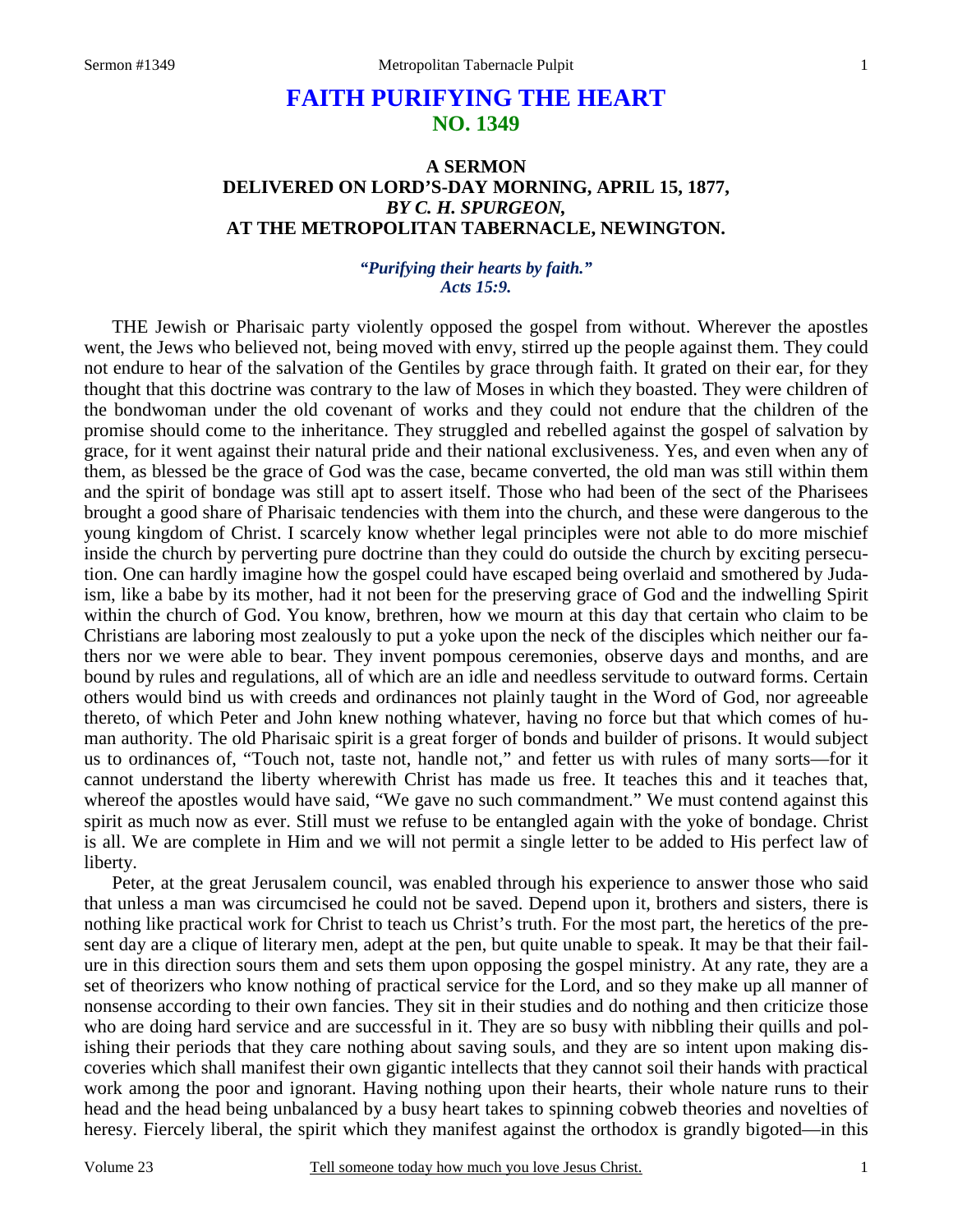they are earnest, but in little else except in engendering grievous errors which are ravaging the churches and ruining souls. Among the do-nothings all mischief begins. Give a man practical work for Jesus and keep him at it, and he will, like Peter, learn as he goes and like a river, filter as he flows. Peter could not continue to believe in restricting the gospel to the Jews after the Lord had bid Cornelius send for him from Joppa, that he might teach him the gospel—his actual service refined his theory. If those who ruled botanical science never saw a flower, would you wonder if they ran into gross heterodoxies of belief? A naturalist who never saw a living animal would not be likely to be very sound in zoology and even so, those who never deal with the souls of men, who never see penitents under conviction, nor hear the songs of new-born believers in Christ, nor see men rejoice in affliction and triumph in death, are sure to blunder when they set up for teachers. They lean back in their study chairs and blow bubbles and vent doubts to the subverting of the faith of many godly but feeble souls and all for the need of something better to do. I prescribe as medicine for them, and I heartily wish they would take it, to do something for Christ and the good of fallen men. Peter got out of what would otherwise have been his natural condition of bigotry by being exercised in the service of his Master.

Peter tells us how he came to see that circumcision was not needful. At the divine bidding, he went in and preached to Cornelius and his household, and while he was preaching they believed. He had not finished his sermon before they had all become believers and he adds, "God the heart-knower bare them witness, giving them the Holy Spirit, even as He gave unto us." They believed and he knew that their faith had purged their hearts, for the Lord sent the Holy Spirit upon them then and there. The Holy Spirit dwells not in unclean hearts, but when the temple of the heart has been purified, there He comes. Though these men had never been circumcised, yet they were purified in heart, for the Spirit of God rested upon them. It was evidently the same Spirit which had descended upon the circumcised ones at Jerusalem since it produced the same results, "For they heard them speak with tongues and magnify God." Now, if the Spirit puts no difference between the circumcised and the uncircumcised, why should the church do so? Peter therefore said, "Can any man forbid water, that these should not be baptized, which have received the Holy Spirit as well as we?" He therefore commanded them to be baptized in the name of the Lord and thus affirmed his belief that faith had purified them. He saw that the Lord had given the choicest of gospel blessings to uncircumcised believers, even the power of the Holy Spirit and therefore he felt that they were to be received into the church without circumcision. Peter's argument is eminently clear and convincing. You and I cannot be impartial because we, being Gentiles, are naturally pleased with an argument which includes us in the blessing, but if we were sitting as judges to listen to the pleading of the apostle, I feel sure we would say—Whether it blesses us or curses us, the reasoning is unanswerable—if God would not give the Spirit except the heart had been purified, then these men's hearts were purified and it is evident that they were purified by faith alone, seeing that they were uncircumcised and altogether outside the Jewish law. Seeing, then, that they are pure in heart, what need can there be of further purification? What need to lay upon them the outward and visible sign, the putting away of the filth of the flesh, when it is proven by the divine witness that they are pure in heart already? It is well argued, Peter, and we rejoice in the conclusion.

Now let us consider the point upon which the argument depends, the statement which made to a great extent the hinge of Peter's reasoning, namely, that by faith the hearts of the Gentile believers had been purified.

First, consider *the agent of this purifying,* "by faith." Secondly, *the secret of its power*—it was God that purified them by faith. Thirdly, *the seat of its action,* "purifying their hearts." And fourthly, (what is not in the text, but which we gather from our own experience), *the mode of its operation* or how faith purifies our hearts.

**I.** First, then, dear friends, let us speak of THE AGENT OF HEART PURIFICATION—*faith.* There was nothing but faith in the case of Cornelius, nothing but ordinary faith such as you and I possess faith born of hearing and resting alone on Jesus. *Faith alone did it*. Read Peter's sermon to Cornelius and you will perceive that his faith was not created by Peter's eloquence and did not stand in the wisdom of man. Peter told a very simple story about the life, death, and resurrection of Jesus of Nazareth—just such a story as a converted a lad from our Sunday schools might relate, in fact, "the old, old story." And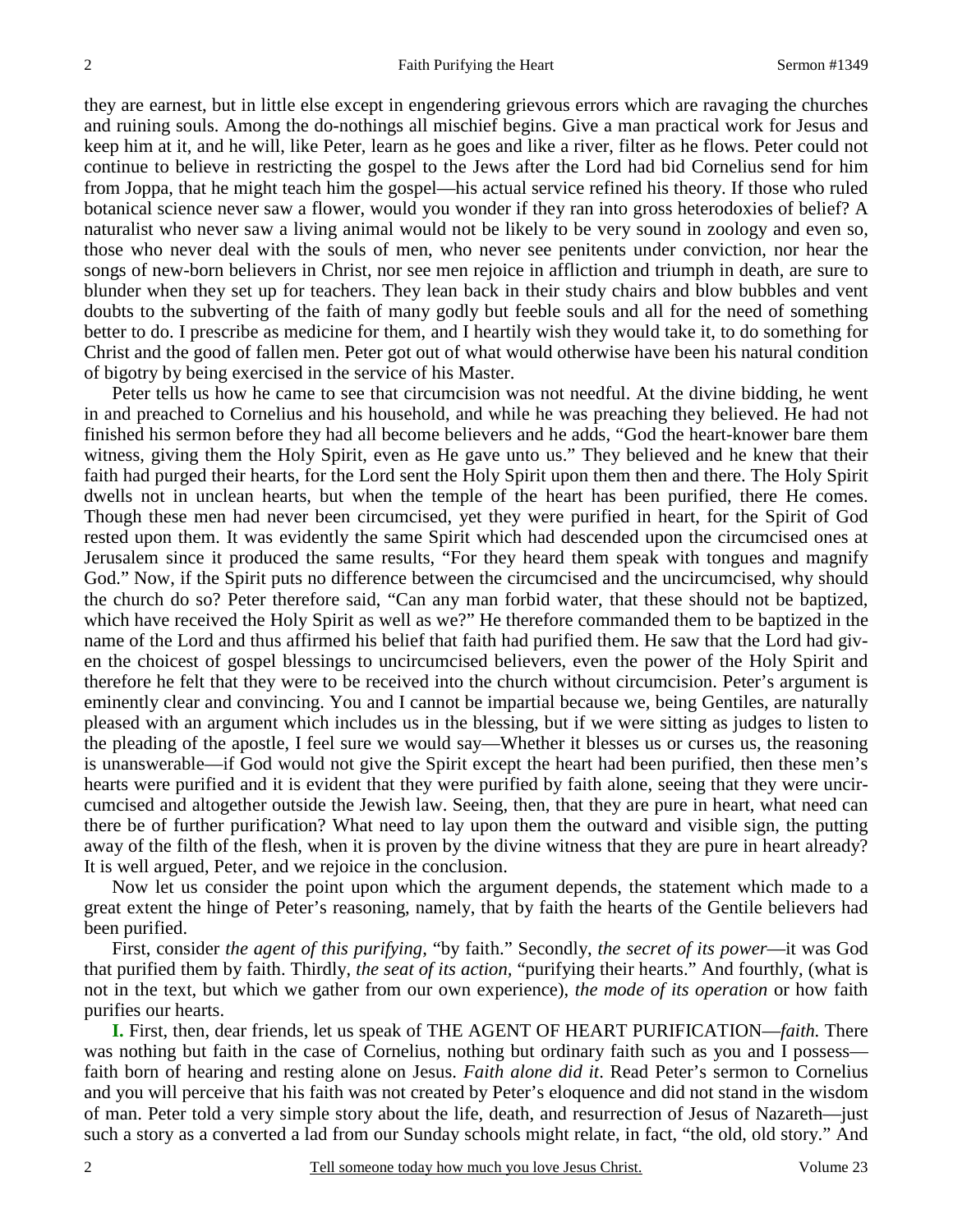#### Sermon #1349 Faith Purifying the Heart

while he was telling it, I hope not so hoarsely as I am compelled to do this morning, the power of God was present and the centurion and his family believed the testimony. The innate power of the story itself, by God's blessing, worked faith in the hearts of his hearers and they were straightway purified by that faith. If I were to talk of Jesus Christ and His matchless death this morning and some of you hearing the story were to trust Him, you would be purified just as these Caesarean believers were. Their faith came by hearing just as yours would and they heard the very same gospel of the grace of God which I would preach to you. By such faith hearts are purified.

*Their faith purified them directly*. They were not purified by month after month of contemplation. Faith purified their hearts immediately, for, to the astonishment of the circumcised believers who were looking on, the Holy Spirit fell upon them then and there—the evidence from heaven that their faith had made them meet for the indwelling of the Holy Spirit. What matchless energy is this which purifies hearts stained with original sin and defiled by actual transgressions and cleanses them at once! The sacred power which requires not even a single day for its marvelous operations, but achieves its purpose in a moment, is worthy of our highest admiration. How speedy is the work! The hearing ear, the believing heart, the purified heart—these three follow each other in rapid succession, without long pauses of dread conviction or dreary doubt. Delays may occur in some cases, but they are not necessary to the work, neither are they of the Lord. Here the operations of mercy followed upon the heels of one another hearing, believing, purification, the gift of the Spirit, the public avowal of the same by baptism into the sacred name came in rapid succession—and herein you see the wondrous power of faith whereby the soul is purified at once.

The agent of the purification was faith *alone* and it is clear from the narrative that *water baptism did not aid therein*. It is supposed by those who deal with suppositions only, for they certainly can have no facts to support their theory, that there is something purging in baptism. Do they not say that by it they are made members of Christ, children of God, and inheritors of the kingdom of heaven? Now, no babe has ever yet given any evidence that such a thing took place. How could it? The little creature is unconscious at the time and as he grows up he does not show any superiority to others who have not undergone the aqueous regeneration. We find our unbaptized sons and daughters converted by grace in quite as large a proportion as those little members of Christ and inheritors of the kingdom of heaven. These "children of God by sprinkling" show evidently that they need converting, for they grow up to be heirs of wrath, even as others. The regeneration seems to be only skin deep if we may judge by the character of ninety-nine out of every hundred of those who are thus regenerated. But in this case there was no mistaking the meaning of baptism, for Cornelius and his household were not baptized till after they had received the Holy Spirit and the Holy Spirit was the sign that their hearts were already purified. Now, my brethren, the Lord will not permit us to mix up His own ordinances with the work of His blessed Spirit in purifying the heart by faith alone, and God forbid we ever should fall into such an error. No—soulpurification is of faith. It is not of baptism. It is not by any outward rite even of God's own ordaining, nor by the will of man, nor by blood, nor by birth, but by the work of the Holy Spirit through the agency of faith and that alone.

If it should, however, occur to some brother that perhaps the case of Cornelius may have been somewhat special because he had been a devout man and an alms-giver even before he knew the gospel, I reply that Peter in his narrative and argument said not a word upon that point, but he held forth the centurion's case simply as that of an uncircumcised person who had believed and had been purified in heart. It seems to me clear enough that if Cornelius, instead of having been a devout man, had been called by God out of the utmost profligacy, he would have been purified in heart in precisely the same manner. If not, Peter was unfair in quoting as a typical instance what would have been an obvious exception to the rule, but he speaks of the centurion and his family as being specimens of what God was doing for Gentile believers, so that he saw nothing at all exceptional about them. He saw indeed nothing but that they were believers and were purified in heart by their faith. The fact is that the instrument by which hearts are truly purified is faith which comes by the hearing of the gospel and this is all. And so I say to you upon this point, even to you who know not the Lord as yet, *do not be looking for pure hearts within yourselves before you come to Christ by faith*. Do not look for the fruits before you have the roots, but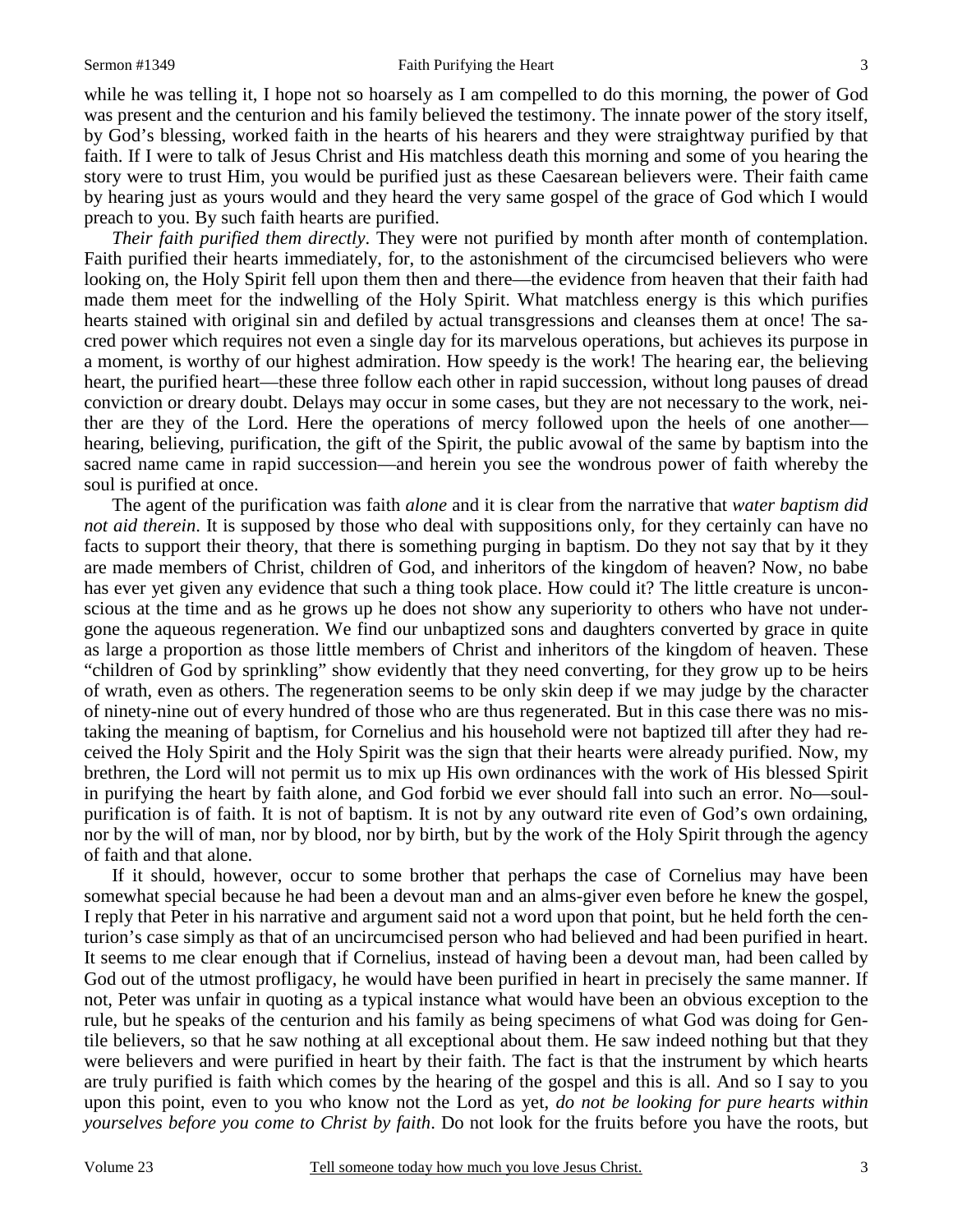look by faith to the great purifier, however impure you feel your heart to be. There is a blessing for the pure in heart, but you cannot claim it at present and therefore be it yours to believe as sinners in whom is no good thing whatever. Though you mourn the deep depravity of your nature, do not vainly endeavor to alter it before you believe, but sinner as you are, condemned by the verdict of your conscience, believe in the Lord Jesus Christ that you may be completely renewed. I beseech you seek purity of heart by faith alone, for you will be disappointed if you search for it in any other way. Do not think that anything else can touch the matter, for it cannot. No washing and cleansing can make the Ethiopian white—only the Redeemer's divine power can do it. Read your Bibles by all means and pray by all means and hear sermons by all means, but none of these things are of any use to change the radical impurity of your inward nature. Faith must behold the bleeding Lamb and know the virtue of the water and the blood which flowed from His pierced side—and until then the soul must remain in the impurity of the fall. All the efforts of unbelieving nature do but plunge us deeper in the mire and increase our defilement. Faith is that branch of hyssop which, being dipped in the blood of Jesus, makes the heart clean from sin—and nothing else will do this. Look, then, poor soul, away from yourself that you may have yourself renewed. Look to your black, disordered, and loathsome self and mourn, but look not there for cure—that were to seek for riches amid bankruptcy and death amid life, to search for hell in heaven and for God among demons. Look to Jesus, whom God has set forth to save His people from their sins, and as you look to Him, faith will purify your soul.

**II.** How is faith strong enough to do this? What is THE SECRET OF ITS POWER? Believing other things does not purify the soul—why does believing the gospel? Trusting is a very simple act—how does it come to pass that trusting Christ becomes the means of cleansing to the heart? I answer, because *God works by it*. Let us read our text with the preceding verse. "God, who knows the hearts, bare them witness, giving them the Holy Spirit, even as He did unto us; and put no difference between us and them, purifying their hearts by faith." Who was it that was purifying their hearts? The answer is clear. It was the omniscient God. Ah, brethren, you must not look alone to the instrument which the Lord uses, but you must have regard to His own power which He puts forth in connection therewith. Faith alone would be nothing, but when God works by faith, wonders are accomplished. You know the old story of the sword of Scanderbeg with which he used to cleave men in two from the crown of the head downwards? As one looked at it he declared that he saw nothing about the sword to make it so fatal a weapon. But another replied, "You should have seen the arm which was used to wield it." Now faith looked at, of itself, appears to be contemptible, but oh, the arm that wields it! Who shall resist that everlasting arm? Jacob may be but a worm, but God can thresh the mountains with him. Faith may be but a poor broom, but when Jesus comes to purge the temple of the heart, He sweeps out all the accumulated filth by this feeble means. This greater than Hercules cares little for the weakness of the instrument, but behold, He cleanses the Augean stable of our nature with no other agency than childlike faith. God works through faith and so faith does marvels.

Ah, Beloved, if you believe on the Lord Jesus Christ your inbred sins have another champion to meet them beside yourself. God Himself is with you for your Captain and He will use your faith to be the ram's horn to lay low the walls of Jericho or to be as the pitchers and the trumpets, by whose means the Midianite myriads were overthrown. Your iniquities shall bow before His grace. Only do trust and your poor child-like trust shall be in God's hands the sacred scourge of small cords which shall free your soul from all the thieves who now make it their den.

Besides, the text suggests that *God is at work in the heart by His Holy Spirit*. Now, where the Holy Spirit comes, He burns as a heavenly fire and consumes sin. He comes also as a flowing stream and cleanses away evil, and as a rushing mighty wind to chase away all that is foul and polluted which has gathered in the stagnant air of the soul. The Holy Spirit is the spirit of holiness and as He always dwells with faith, being its author, its strengthener, and guardian, you may be sure that where faith comes, the heart will speedily be purified.

The fact is, brethren, faith sees sin, loathes it, and flings itself into the eternal arms to be delivered from it. Faith feels sin like a huge mountain pressing on its bosom and crushing down its heart, and faith cries, "Eternal God, You have promised to deliver Your people from their sins. Lo, I invoke Your power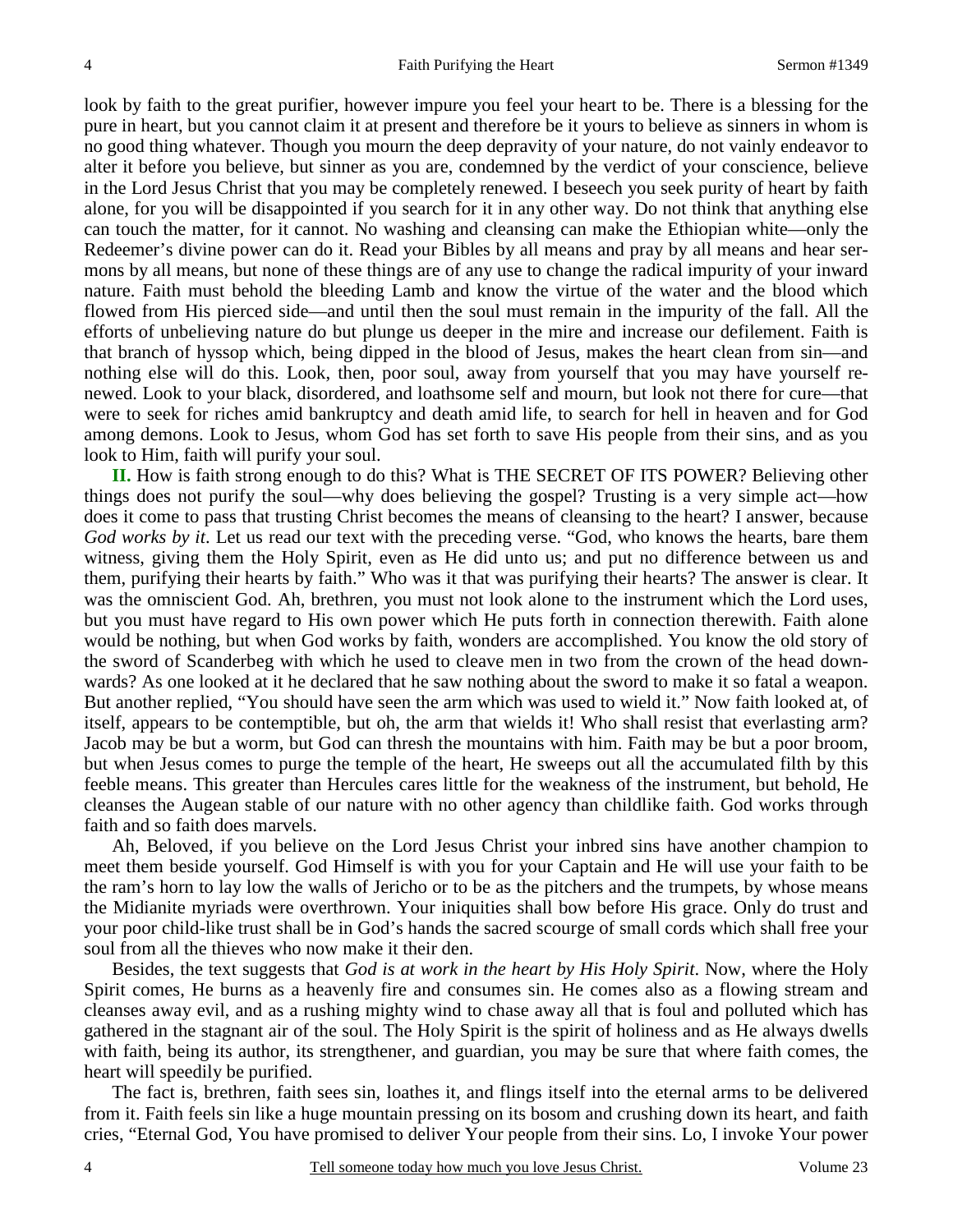and challenge Your promise. I cast myself upon Your might to lift this load from off my bosom and to let me breathe freely as being delivered from its terrible weight." All is well when such an appeal is believingly made. When you bring God into your quarrel it is ended. When you lay hold on the divine strength, Goliath falls, though your weapon is but a sling and a stone. Here is the power of faith, that she wears the promise of her God as her belt of strength. She has laid hold upon the omnipotence of Him that makes heaven and earth to stand. Well may she perform miracles, for God is at her beck and call. See, then, where the power of faith lies whereby she works the purification of the soul—it is God that works by her.

"But," you ask, "how does God purify the heart? He cannot do it by physical force." No. Who thought He could? He does it by His wisdom which was never baffled yet, bringing before the human mind arguments which suit the case, revealing His truths which convince the understanding, and plying the conscience with facts which gain its verdict. If human wisdom wins men's minds, what shall infallible wisdom do? Together with omnipotent wisdom, there is the most important element of irresistible love. Do you think there is no power anywhere but that which can be measured by pounds and gauged as we compute the force of steam in the locomotive engine? Ah, sirs, in the impulse of persuasion, in the force of conviction, in the plea of love, there are powers which never violate the human will, but yet rule it with sacred supremacy. What is stronger than the power of love—love which makes the most obdurate at length to yield? Love which compels the most malicious to love in spite of themselves? Love which surprises men into repentance and gratitude or ever they are aware of it? God loves men until they must love Him. God loves them with such omnipotence that at last they hurl their weapons of rebellion down and submit with eagerness. Nothing conquers like love. Now it is because faith trusts in this wisdom and this love, and these come to aid her in her war with sin, that the raging lusts and wayward passions of the heart are subdued and grace reigns through righteousness unto eternal life.

So, then, I say, as we leave this point, brethren and sisters, remember humbly and hopefully that the battle is not yours after all. The Lord has undertaken the conflict and He will gain the victory. The conquest of sin is to be achieved by the Almighty—you are to wrestle and contend, but God in you is the winner of the contest. Since then God is with you, nothing is impossible. There is no constitutional fault which you cannot remedy. There is no strong passion which you cannot check. There is no inward desire, however fierce, which you cannot at last destroy. Have courage. High degrees of sanctity are possible to you now that God is with you. Despair of nothing. Doubt not, for in all things you shall be more than conquerors through Him that loves you. Only let your faith continually fling herself upon the omnipotence of God and you shall see that He will purify your hearts.

**III.** Thirdly, let us consider that THE SEAT OF FAITH'S ACTION is primarily the heart, *"purifying their hearts."* I will not speak upon this topic more than to outline what I would have said had I been able to utter my words with greater rapidity. Infirmities of voice are a sad hindrance to ministers—pray that they may be removed, for in my case, at least, the brain is slow when the speech is hampered.

Faith changes the current of our love and alters the motive which sways us—this is what is meant by purifying the heart. It makes us love that which is good and right, and moves us with motives free from self and sin—this is a great work indeed. Hence the change which faith produces is very *radical and deep.* It is a small matter to wash the outside of the cup and of the platter—the inside of the cup must be first and chiefly attended to. If the heart is changed, the conversion is *thorough and complete*—not a mere superficial affair, but a through and through renewal. "Rend your hearts and not your garments," was God's command to His people—and faith acts in this spirit—it does not begin with the garments, nor frame regulations for the external actions, but it begins with the inner man. Faith lays the axe at the root. It heals the stream at the fountainhead and what is done is therefore done thoroughly, effectually, and honestly done.

But the heart being purified, the purification becomes *operative* throughout the whole life. A diseased heart means a sickly man all over—you cannot get your heart wrong but what every organ is in its measure wrong—the whole life is disarranged. Neither can you have the heart right without its telling upon the entire nature and affecting for the better all that is within you and all that comes forth of you of thought and word and deed. There is nothing like beginning at the heart out of which are the issues of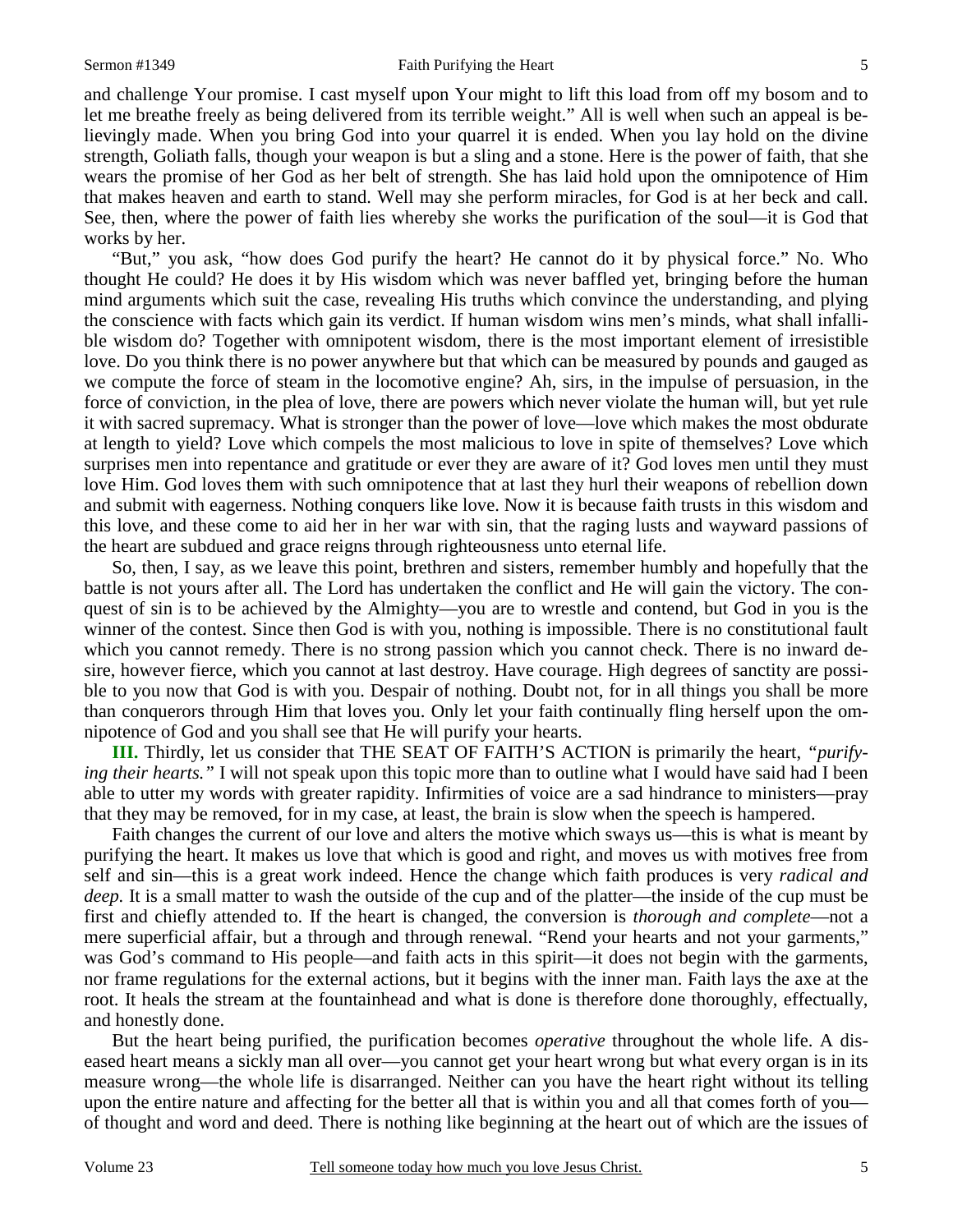life. All else is poor patchwork, but to have the heart made new is to be renewed indeed. Hence such a change is *permanent*. Restrain appetites which still remain and the dog returns to his vomit. Purify externals and leave the nature untouched, and the sow that was washed goes back to her wallowing in the mire. Transform the dog to a sheep, change the swine to a child, and you shall not see the old habits return—but without this, all human goodness is as a fading flower. Such a purification is *acceptable with God,* who searches the heart. Man judges according to the outward appearance, but God looks at the heart, and so faith, in purifying the heart, produces a purification which is well-pleasing before God.

The sum of this is, brothers and sisters, do not begin seeking after the purification of your hearts and then seek after faith in Christ as a second thing. No, let all things be done in order. Emotions are good if they are good, but they are not the source of purity nor antecedent to faith. Faith is the parent of right emotions. Never confound the mother with the children. If you would have men purified, aim by the blessing of God to produce faith in them. The preaching which only stirs the passions is of small value. We have heard a good deal about crowds weeping, but we had rather see one individual believing. We count it far better to lead a man to believe with his heart than to cry with his eyes and therefore I aim rather at preaching Christ crucified, so as to beget faith, than to paint pathetic pictures of deathbeds and dying mothers, which things work on the emotions but have small tendency to lead to faith. If, first of all, we believe that Jesus is the Christ and come to rest in Him, the emotions will be brought right enough in due time—the heart will be changed where once faith assumes the sway. But if you have a faith which never touches your heart—a faith which never causes you to rejoice or mourn, a faith which neither makes you hate sin nor love the Lord Jesus, I charge you, shake off your faith as Paul shook the viper from his hand—for it is a deadly faith and if instead thereof you should feel an aching heart and a deep sense of alienation from God, the change will appear terrible to you, but it will be conducive to your highest good. Only the living faith which works upon the heart and influences the desires and the affections can be the faith of God's elect. A moonlight faith, which has light but no warmth, is a thing of the night and is not the faith of the children of the day. Faith which lives in the cold attic of the brain and never descends into the parlor and banqueting room of the heart, will starve with cold, and it is not the life which the Holy Spirit works in man. Judge you what I say, but if you forget all, still remember that faith stands first and then the heart's purification follows as a consequence. Never put the cart before the horse, nor the effect before the cause. Do not expect the fruit of holiness without the root of faith, nor try to increase purity, which is a result, without first strengthening the faith which is its original.

**IV.** Lastly, let us consider THE MODE OF FAITH'S OPERATION—how does faith go to work to purify the heart? Observe, dear friends, first, that faith believes in sin as sin and sees the horror of it as an offense against a holy and gracious God in whom faith devoutly believes. Faith believes in hell and sees the "smoke of its torments going up forever and ever." Faith believes in the worm that dies not and the fire that never can be quenched." Faith, "the evidence of things not seen," places before the soul in dread array the pomp of that tremendous day when Christ with clouds shall come, so that the soul sees sin to be an exceedingly dreadful and damnable thing and turns to God for deliverance from it—this is one element in the purification of the soul.

Next, faith delights to set Christ before the heart and to make it gaze upon His bleeding wounds and pierced side and marred face. Faith makes Him no dream, but a reality. She causes the soul's ears to hear His groans and listen to His "Lama Sabachthani." The soul perceives that when sin was laid on Christ, it bruised Him sorely and crushed Him down and therefore the heart hates the sin which slew its best friend—here is another clement which works towards its purification.

Faith delights much in the person of Christ and therefore she sets before the soul His incomparable loveliness, as the well-beloved of saints. To faith, Christ is not an historic personage who flitted over the page of history even as a passer-by moves before a camera when an artist is taking a street photograph and leaves a dim trace of his having passed across the scene while the picture was being fashioned. Faith has learned to see Christ stand out as the most real man that ever lived, the fact of the ages, the focus of truth. Faith touches, handles, embraces, and feeds upon Christ. She has been so familiar with Him as to have been kissed with the kisses of His lips and she has been filled with His love which is better than wine and therefore she feels His constraining power and follows Him. Faith is Christ's familiar friend.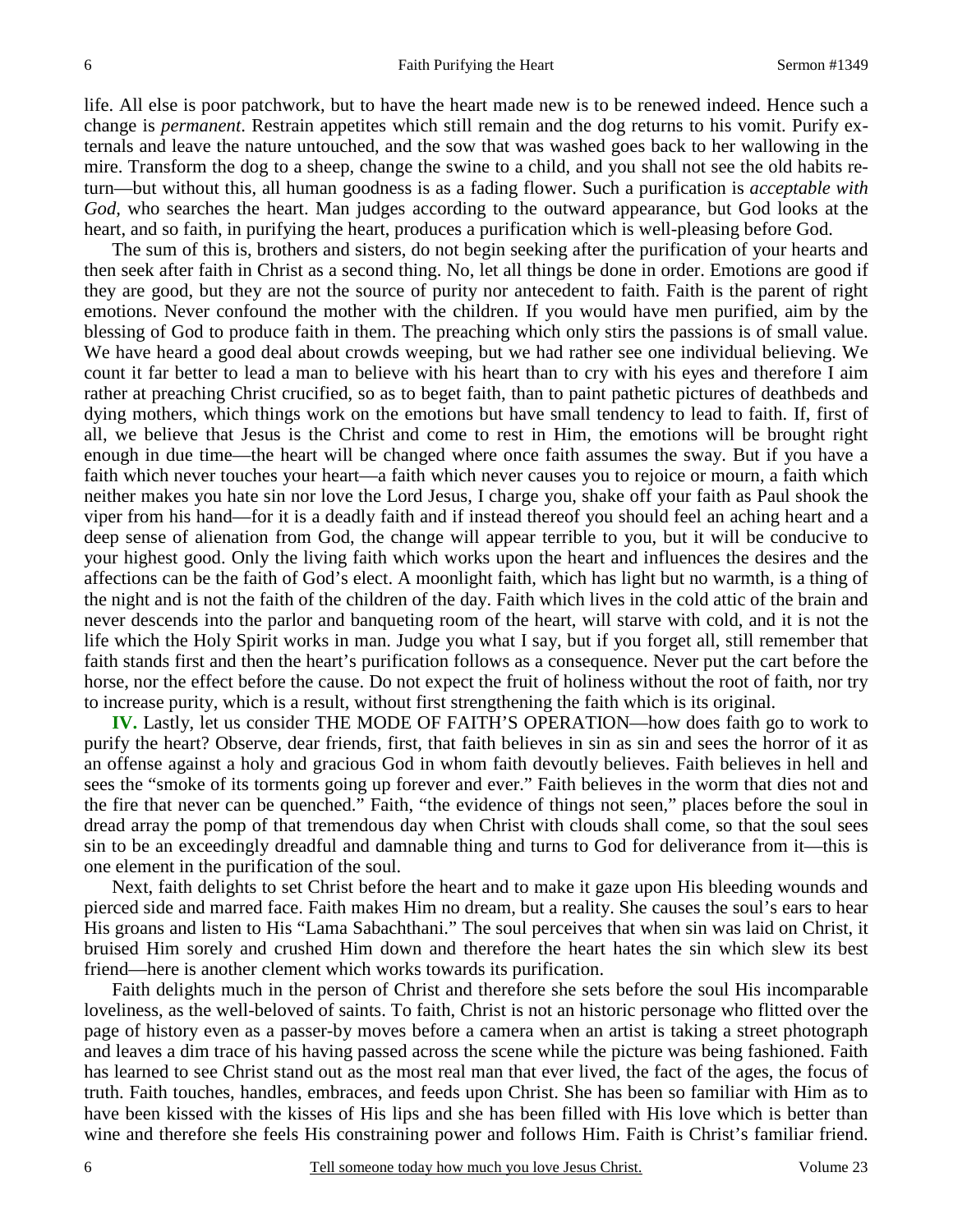#### Sermon #1349 Faith Purifying the Heart

Faith is as John, that lies even in His bosom and there enjoys His love and pours forth her own. Faith, by revealing the love and loveliness of Christ to the soul, kindles in the heart a vehement flame of love to Him and this fire of love becomes a powerful element of purification, for you cannot love Christ and love sin. You cannot feel gratitude for deliverance from evil and then go and plunge into it again.

Further, faith has a wonderful art of realizing her gracious privileges. Faith says to the man, "Do you not know that you are God's elect? The eternal Father wrote Your name in His book of life before He lit up the lamps of heaven. How ought you to live? You are redeemed, the blood mark is on you. You are not your own, but bought with a price—what a holy life yours ought to be! You are precious to the heart of God. You are His Hephzibah, He delights in you. You are His child, no more a servant, but a son. You are Christ's bride, yes, you are a part of His mystical body, you are one with Him—how ought you to behave yourself?" Brothers, Sisters, did you ever realize any one of these blessings without feeling that such privileges purge the soul? Did they not each one of them seem to say to you, "What manner of persons ought you to be in all holy conversation and godliness, since you are partakers of mercies like these?"

Faith has yet further a wondrous power of acting upon the telescopic principle by bringing near to us the things to come. Has she not even opened to us the gates of pearl and set the golden streets aglittering before our eyes? How near to faith's far-seeing eye, oh you blessed Jerusalem, your celestial splendors have appeared! At such seasons, so far from thinking that we would indulge in sin because we felt our heaven secure, we have groaned after more purity and begun to take our shoes off our feet, for we have felt that even the suburb of heaven, where we then stood, was holy ground. Transported by faith's vision, we have commenced to put on the snow-white robes of the immaculate. Having this hope in us, we have purified ourselves, "even as He is pure." O you who are brethren to perfect spirits, coheirs with the glorified of the crown of life that fades not away, with angels for your servitors and Christ Himself for your elder brother, what should be the manner of our walk and conversation! We feel that we shall never be perfectly contented till we are perfectly holy and unblameable and unreprovable in His sight. What could more effectually purify the heart than the vision of heaven which faith presents to us?

Suffer me now to crowd a number of matters together, to show you that faith does not merely give us motives, but that it really finds us power. I will tell you how faith does this, for I have tried it in fighting against sin. Power is gained by faith through pleading the promises of God. Did you ever feel that you could not master a sin and have you then gone and knelt down and cried, "Lord, You have said, 'Sin shall not have dominion over you, for you are not under the law, but under grace,' Lord save me from the tyranny of sin which now seeks to exercise upon me"? Did you ever plead that other promise, "I will turn My hand upon you, and surely purge away your dross, and take away all your sin"? Did you ever cry, "Lord, I will not let You go till you have taken away my bonds and delivered me from the iniquities which prevail against me"? Then I am sure you have obtained the help of God. Thus does faith, by pleading God's own Word, gain power to master sin. Try her sacred art. Believe without a doubt the faithful Promiser and hold Him to His Word, a Word from which He never did draw back and never will, for He is not a man that He should lie, nor the son of man that He should repent.

Faith daringly lays hold upon the power of God Himself. On the strength of the promise she grasps the divine hand. She has the sacred impudence, the consecrated impertinence to thrust herself near the throne and lay hold upon God, for she has heard Him say, "Let him lay hold upon My strength." And oh, beloved, how she smites the Philistines then! How she lays iniquity low when once God, the irresistible slayer of sin, has come to her help. She constrains Him to come by laying hold upon Him and then she routs all her adversaries.

Faith brings us real power to conquer sin by applying the blood of Christ. She does not merely talk of the atonement, but she delights in it as her own and makes a medicine of it for the curing of sinful habits. The blood of Jesus is the life of faith and the death of sin. All the saints overcome through the blood of the Lamb. We sprinkle it before us and kings of armies flee apace. The atonement by blood, the literal substitution of our Lord, the smarting suretyship, the triumphant righteousness, and the representative glorification of the Lord Jesus are all great purifiers of the soul—sharp swords with which to smite sin. Rest happily in Him who died for you and rose again and you will be strong for virtue, sin